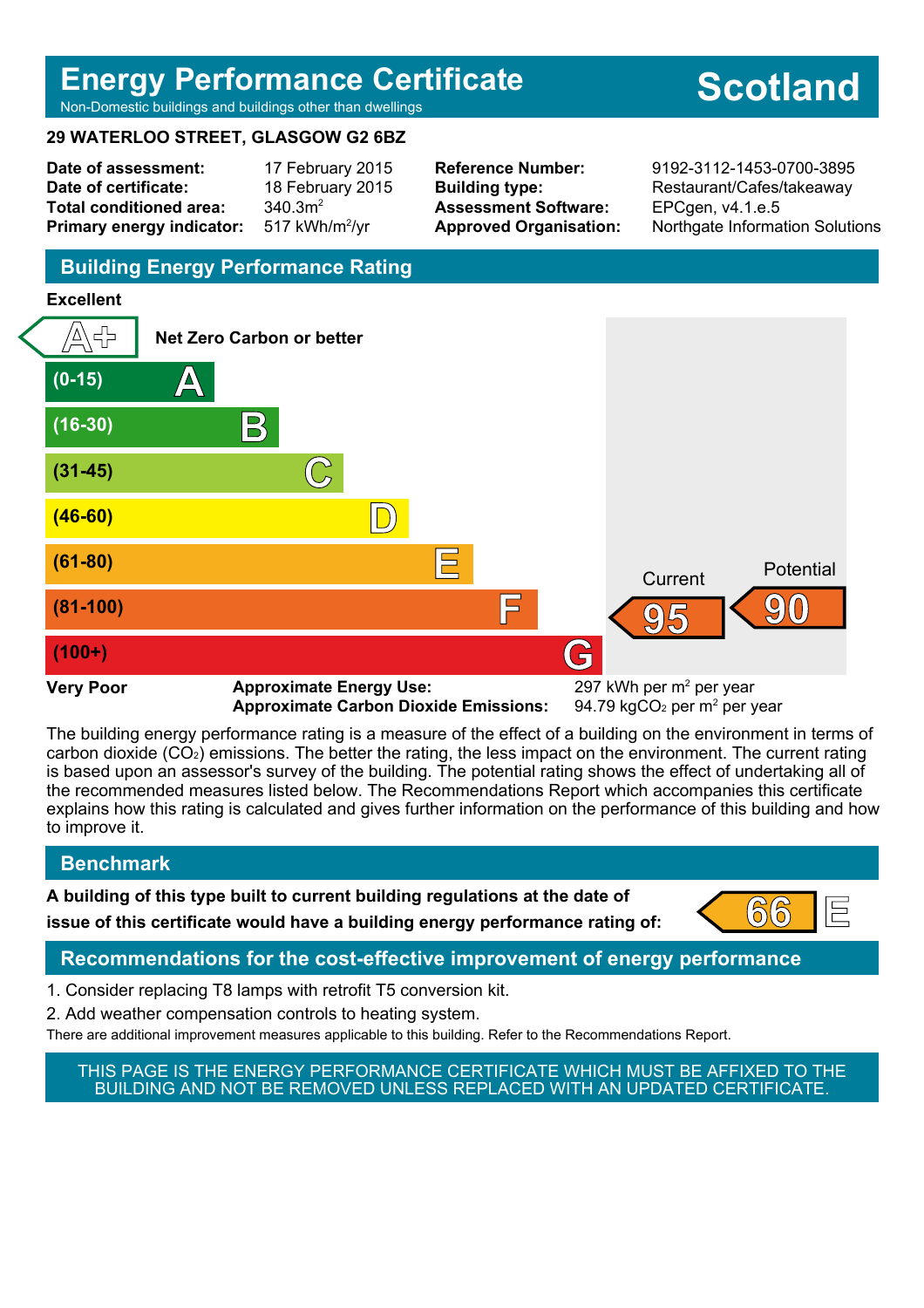### **Background**

This section provides additional information regarding the building and your energy assessment.

| A3/A4/A5 Restaurant and Cafes/Drinking<br>Establishments and Hot Food takeaways |
|---------------------------------------------------------------------------------|
|                                                                                 |
| 340m <sup>2</sup>                                                               |
| <b>NaturalGas</b>                                                               |
| HeatingandNaturalVentilation                                                    |
| Renewable energy source: Heat pumps                                             |
| Grid supplied                                                                   |
|                                                                                 |

The Recommendations Report provides additional information in support of your Energy Performance Certificate. It was produced in line with the Government's approved calculation methodology and is based upon output from CLG, iSBEM, v4.1.e, SBEM, v4.1.e.5.

This calculates energy used in the heating, hot water provision, lighting and ventilation of your building. Different fuels produce different amounts of carbon dioxide for every kilowatt hour (kWh) of energy used. The calculation methodology therefore applies fuel emission factors to energy use for each fuel used to give an overall rating for your building. This assessment covers all fixed building services but excludes energy used in portable appliances, office equipment and for industrial processes.

As buildings can be used in different ways, energy use is calculated using standard occupancy assumptions which may be different from the way you use your building. The rating also uses national weather information to allow comparison between the performance of similar buildings in different parts of Scotland.

Further information on the assessment process and approved software tools can be found online at: www.scotland.gov.uk/epc.

### **Recommendations for improvement**

This section lists the improvement measures recommended on your Energy Performance Certificate and further action you can take to improve the performance of your building. These measures have been checked by your assessor as being appropriate for your building and are listed under four headings: short payback period, medium payback period, long payback period and other improvement measures.

The calculation tool has automatically produced a set of recommendations which are reviewed by your assessor to ensure that they are relevant to the building and its use. The assessor may add or remove recommendations and may also have commented on the recommendations based upon their professional knowledge and expertise. This may include inserting additional recommendations or measures under 'other recommendations' (see below).

Note that these recommendations do not include advice on matters relating to the operation and maintenance of your building as such cannot be identified or represented within the calculation process.

# Implementing improvements - legal disclaimer.

The advice provided in this Recommendations Report is intended to be for information only. Recipients of this report are advised to seek further professional advice before making any decision on how to improve the energy performance of the building.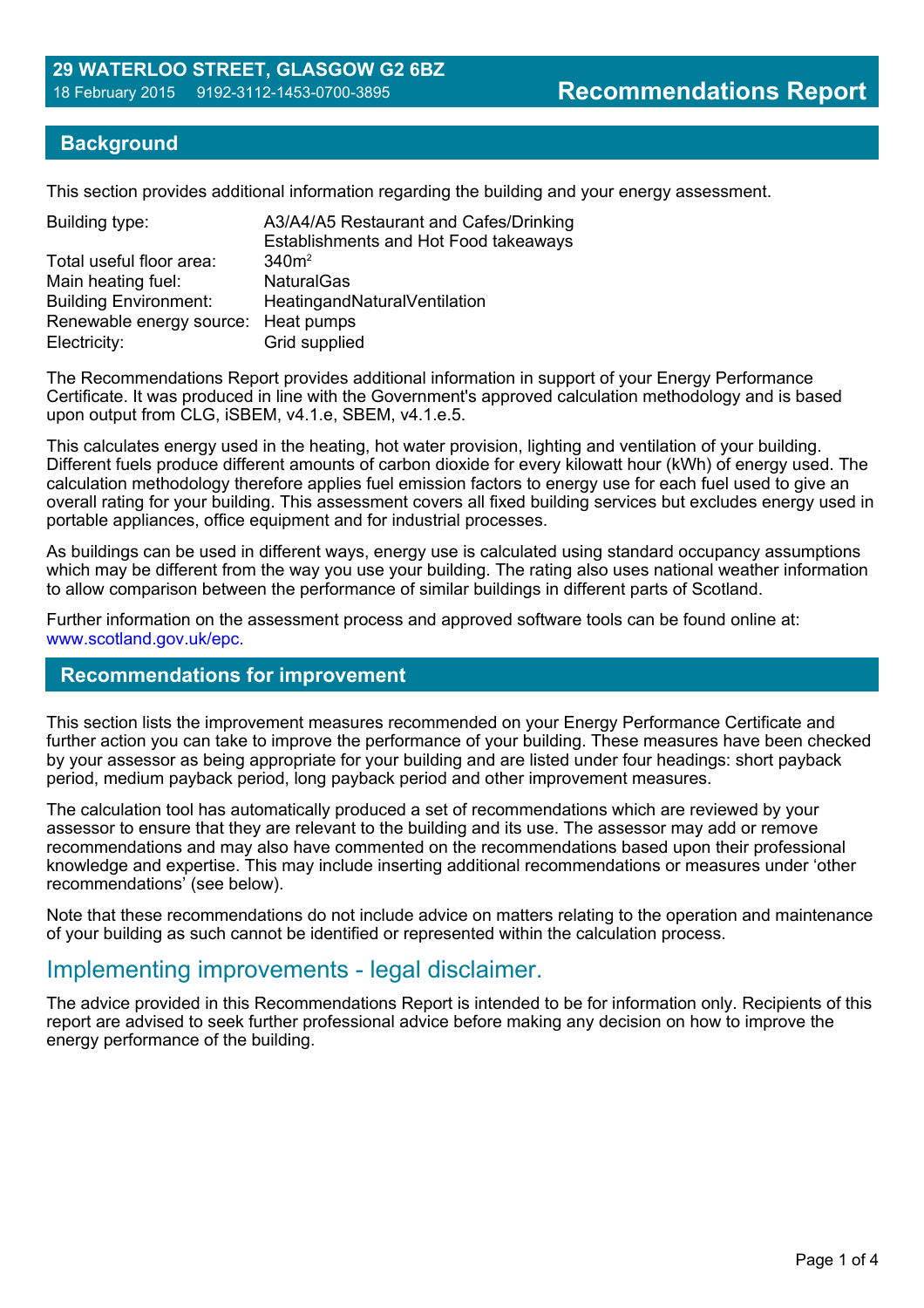### **29 WATERLOO STREET, GLASGOW G2 6BZ** 18 February 2015 9192-3112-1453-0700-3895 **Recommendations Report**

### **Recommended measures with a short payback period (less than 3 years)**

| <b>Recommendations (short payback)</b>                       | <b>Potential Impact</b> |
|--------------------------------------------------------------|-------------------------|
| Consider replacing T8 lamps with retrofit T5 conversion kit. | LOW                     |
| Add weather compensation controls to heating system.         | MEDIUM                  |

### **Recommended measures with a medium payback period (3 to 7 years)**

| <b>Recommendations (medium payback)</b> | Potential Impact |
|-----------------------------------------|------------------|
|                                         |                  |

### **Recommended measures with a long payback period (more than 7 years)**

| <b>Recommendations (long payback)</b> | <b>Potential Impact</b> |
|---------------------------------------|-------------------------|
|---------------------------------------|-------------------------|

# Other measures

This section lists other measures selected by your assessor based upon an understanding of the building and/or a valid existing Recommendations Report.

**Your assessor has not identified other measures for this building.**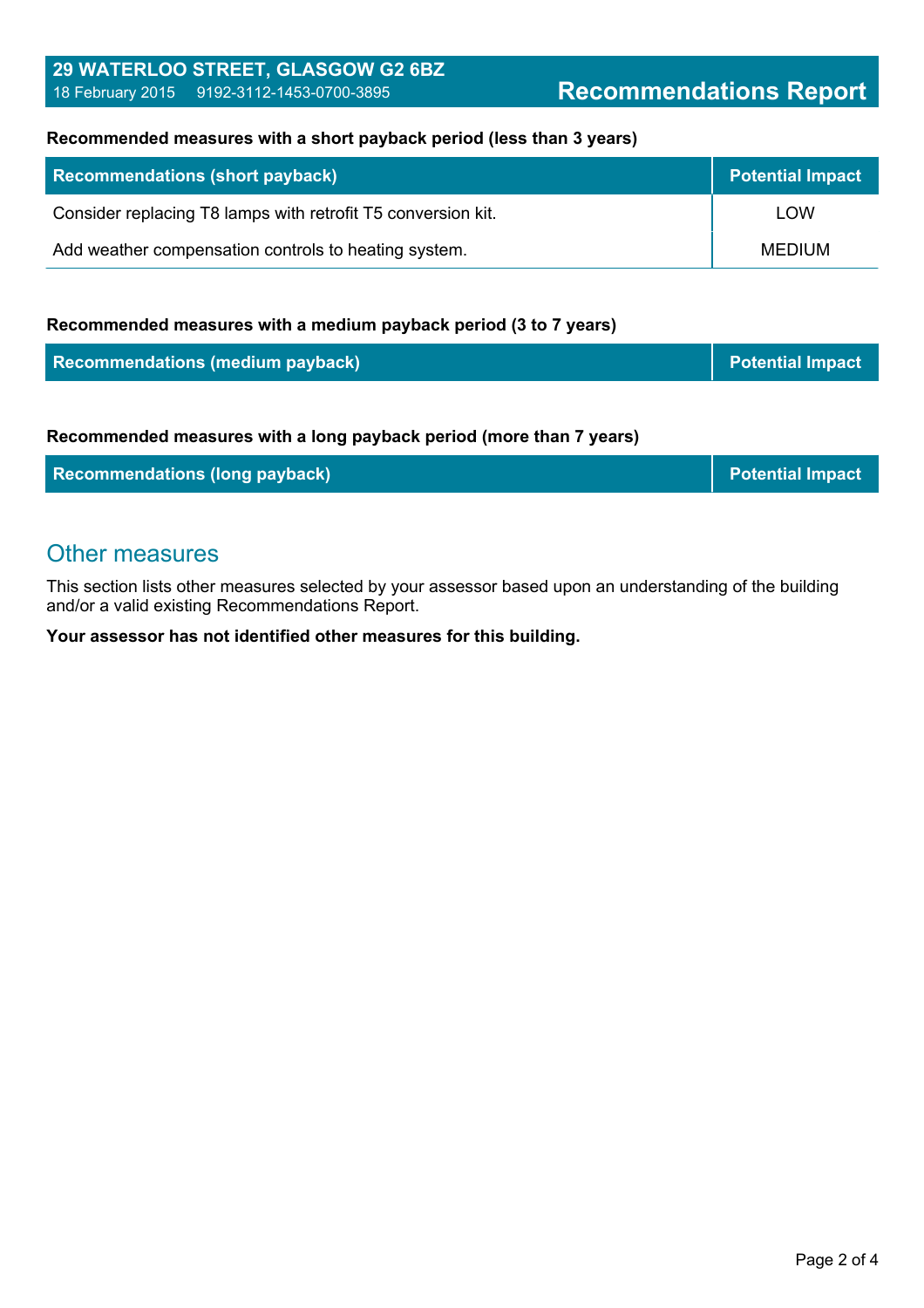# Payback period:

Payback periods are based upon data provided by Good Practice Guides and Carbon Trust energy survey reports and are average figures calculated using a simple payback method. It is assumed that the source data is correct and accurate, using up to date information.

They should be considered indicative. The figures have been calculated as an average across a range of buildings and may therefore differ from the actual payback period for the building being assessed. It is recommended that the cost effectiveness and payback of each suggested measure be further investigated before making any decision on how to improve the energy efficiency of your building.

# Carbon Impact:

Each measure is assigned a low, medium or high potential impact on the energy efficiency of your building. This relates to their potential to reduce carbon dioxide emissions arising from energy used in your building. For automatically generated recommendations, the carbon impact is determined by the approved software but may be adjusted by your assessor based upon their knowledge of the building. The impact of 'other recommendations' is determined by the assessor.

## **Comparative assessment - Feed-in Tariff**

Eligibility for standard tariff for solar PV under the DECC Feed-in Tariff initiative is contingent on a minimum energy efficiency requirement being met. This requires a building to have an EPC band of D or better. Further information can be found at: www.decc.gov.uk/fits This requirement is based upon the means of determining EPC band which is used in England & Wales.

**If calculated using this process, but using Scottish climate data, your building would currently have an EPC band of B (and a rating of 44).**

### **Requirements under section 63 of the Climate Change (Scotland) Act**

From 1 September 2016, regulations require the assessment and improvement of existing non-domestic buildings with an area of more than 1,000 m². See www.gov.scot/section63 for information.

As this building does not exceed 1,000 m<sup>2</sup> in area, it is not currently subject to these regulations.